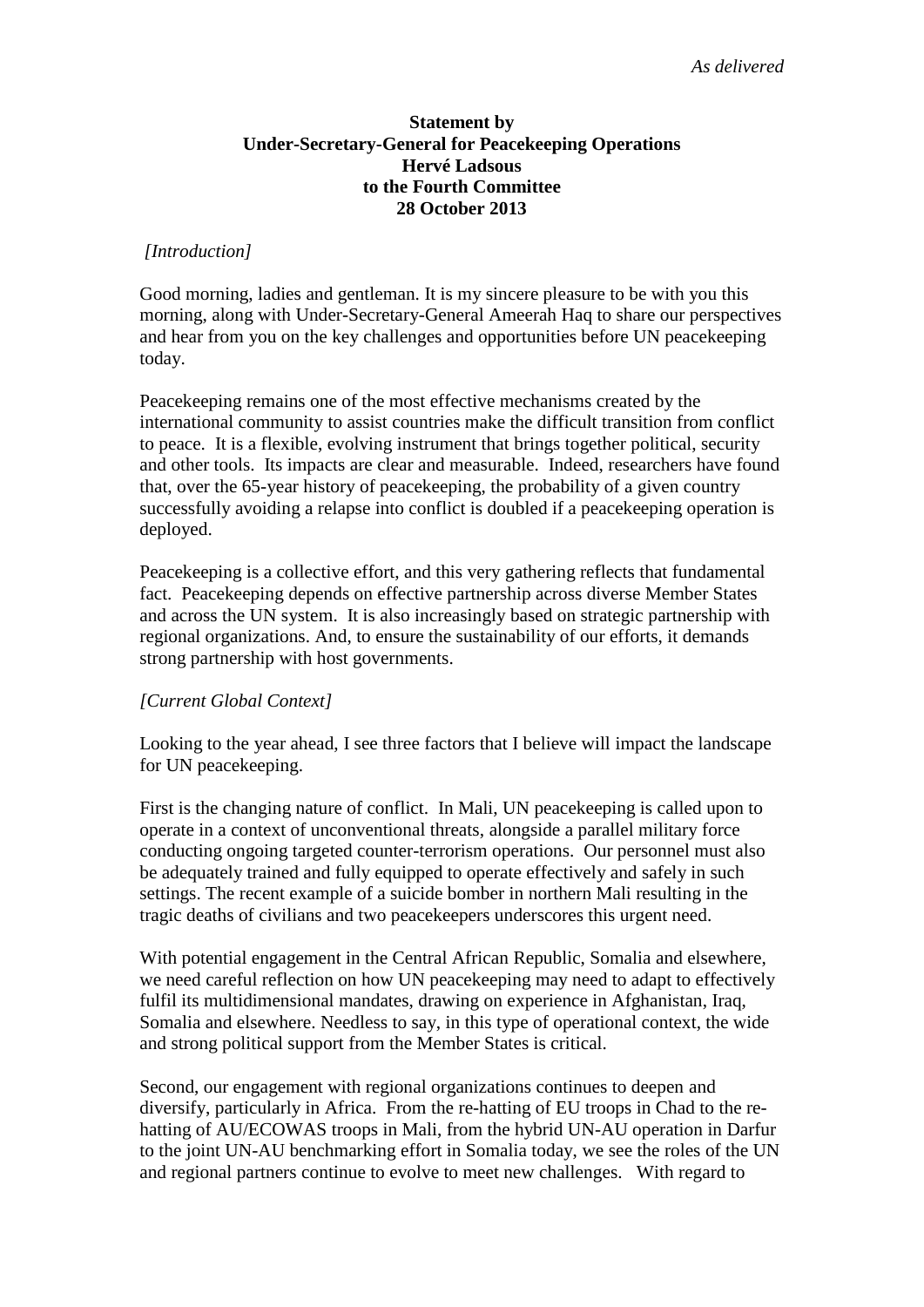resourcing, DPKO will continue, with your support, to work with the African Union to ensure predictable and sustainable financing for AU peace support operations under a UN mandate. With the AU, EU and other regional partners, we need more flexible arrangements and intensified strategic engagement at the global level, to draw on the full array of capabilities available and to meet our collective peace and security goals.

Third, the global financial environment will continue to impact peacekeeping. The financial pressures on many Member States requires us to optimize the use of resources. However, the investment that all members of the UN make in peacekeeping is a sound one. UN peacekeeping delivers a great deal in an efficient and cost-effective manner. My colleague, Under-Secretary-General Haq will discuss the efforts of her Department to improve further still in this area. Our two departments continue to undertake periodic mission reviews as well as military personnel and civilian staffing reviews to adjust to evolving requirements. We also have multiple safeguards in place to ensure strong and transparent oversight of resources, including internal and external oversight bodies, regular staff ethics training, and enforcement systems. The Secretary-General's Enterprise Risk Management policy is in place and our two departments also promulgated risk management guidelines in December last year.

# *[Operational Overview]*

Today, 114,000 personnel are serving in the fifteen peacekeeping operations and one political missions supported by DPKO. This includes some 97,175 uniformed military and police and 16,725 national and international civilian staff. I would like to express my deep appreciation to those countries currently contributing military and police personnel.

In Mali, after supporting and ultimately re-hatting the African-led International Support Mission, we have established the new multi-dimensional integrated stabilization mission, MINUSMA. Rapid deployment has been challenged by gaps in the generation of required enabling capacities, particularly aviation assets. This is impacting our ability to operate across all designated regions in support of government efforts to restore state authority, protect civilians and foster national reconciliation.

The African Union/ United Nations Hybrid operation in Darfur, UNAMID, continues to work to protect civilians and support humanitarian operations under difficult conditions. In South Sudan, UNMISS has been working with the government to support the extension of state authority, albeit hampered by violent local clashes particularly in the State of Jonglei, and a shortfall of helicopters and armoured vehicles. UNISFA contributed to the stabilization of Abyei and supported the Joint Border Verification and Monitoring Mechanism.

In Côte d'Ivoire, UNOCI continued to work to improve the political environment, advance access to rights and improve the security environment as it looks towards the national elections in 2015. In Liberia, UNMIL continued to support the political process, constitutional reform, and peace consolidation. The military drawdown towards its residual force in mid-2015 continues. We are developing contingency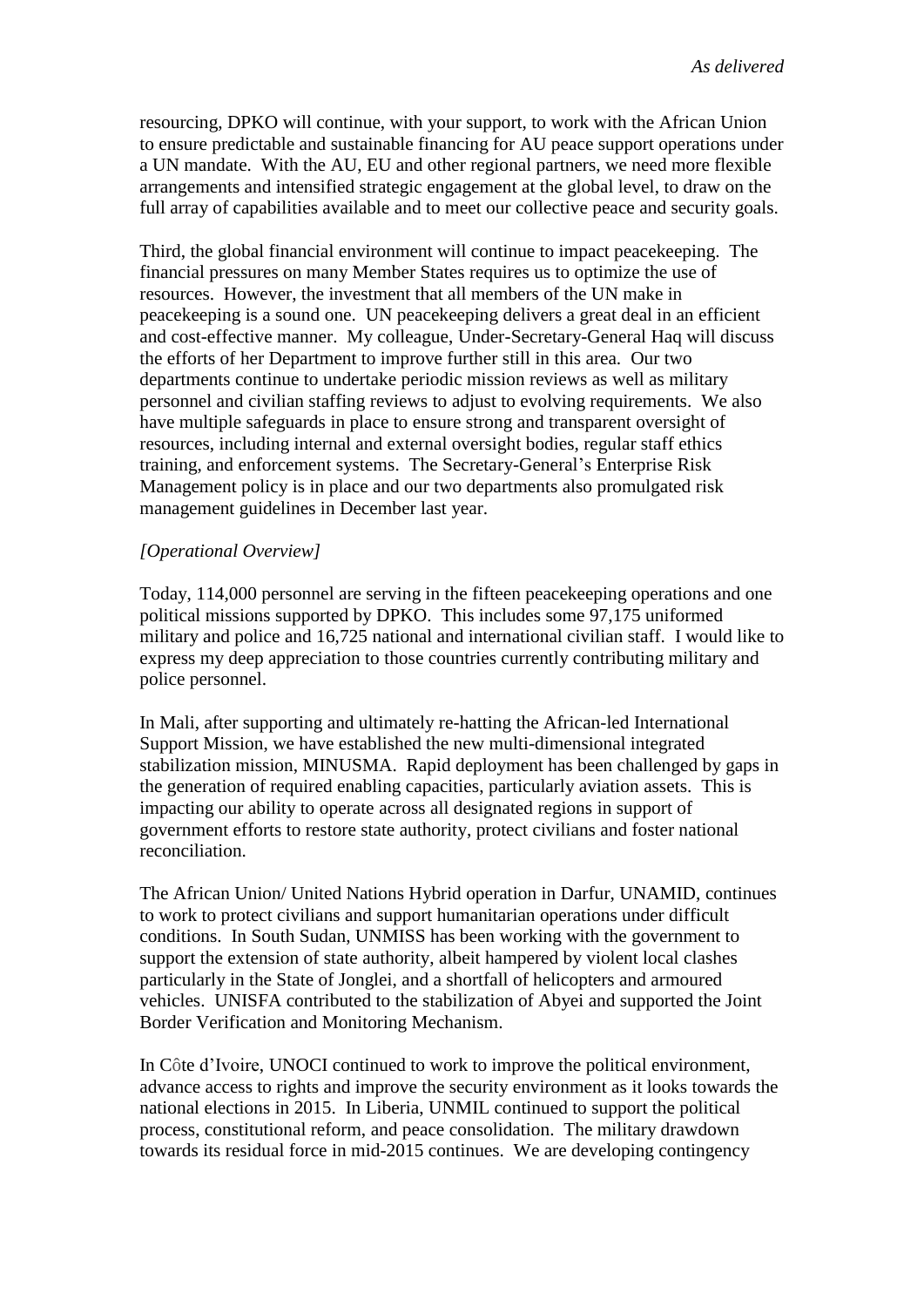options for emergency security support for UNMIL once it reaches its residual strength, including through inter-mission cooperation.

In the Democratic Republic of Congo, MONUSCO continued to support strengthened governance and human rights monitoring, while addressing the crisis in eastern Congo. With the support of three countries from the region, the Intervention Brigade has helped MONUSCO to deal with the long-standing challenge of armed groups. The next few weeks will tell whether this new effort will advance the political process and yield results in a situation where conflict is deeply entrenched. Initial signs are positive. The Government of the DRC has urgently called for strengthening the operational capacity of the Intervention Brigade, including provision of additional attack helicopters and unarmed aerial surveillance systems. At the regional level, MONUSCO is working closely with the UN, AU, EU and US envoys to support the implementation of the Peace, Security and Cooperation Framework. Over the weekend there has been quite a bit of fighting resulting in some substantial progress by the Armed Forces of the Government of the DRC with MONUSCO in a supporting role with particular focus on the protection of civilians.

In the Middle East, UNDOF maintained its operations under intensified security conditions, while UNIFIL continued to work closely with the parties to ensure that the prevailing cautious calm in southern Lebanon be maintained. In Syria, as you will remember, we completed the swift deployment and liquidation of UNSMIS.

MINUSTAH continues to work with the government of Haiti to ensure a stable environment, to foster constructive political dialogue, to strengthen national police, judicial institutions and prisons, and to work toward other critical mission benchmarks.

UNMIT completed its mandate on 31 December last year under the leadership of USG Ameerah Haq. DPKO and UNDP recently conducted a joint review of UNMIT's transition. The study yielded a number of valuable lessons for our other missions' transitions and on the continuing advancement of peace consolidation in Timor Leste.

In addition to currently authorized missions, the Security Council has directed the Secretary-General to explore, jointly with the African Union, options for configuration of a possible mission in the Central African Republic and benchmarks toward a peacekeeping mission for Somalia.

## *[Priorities for the Year Ahead]*

I see several priorities for my department in the year ahead.

I will turn first to the vital issue of ensuring we have **adequate capabilities**. Strengthening military and police capabilities on the ground requires a collective effort of missions, Member States and the Secretariat. For our part, the Secretariat must clearly sets out capability requirements for current missions and future trends and a brief overview of key military and police requirements will be made available to all Member States in the near future. Many, if not most of these capabilities are held by Member States and we look to you to help us find these priority capabilities.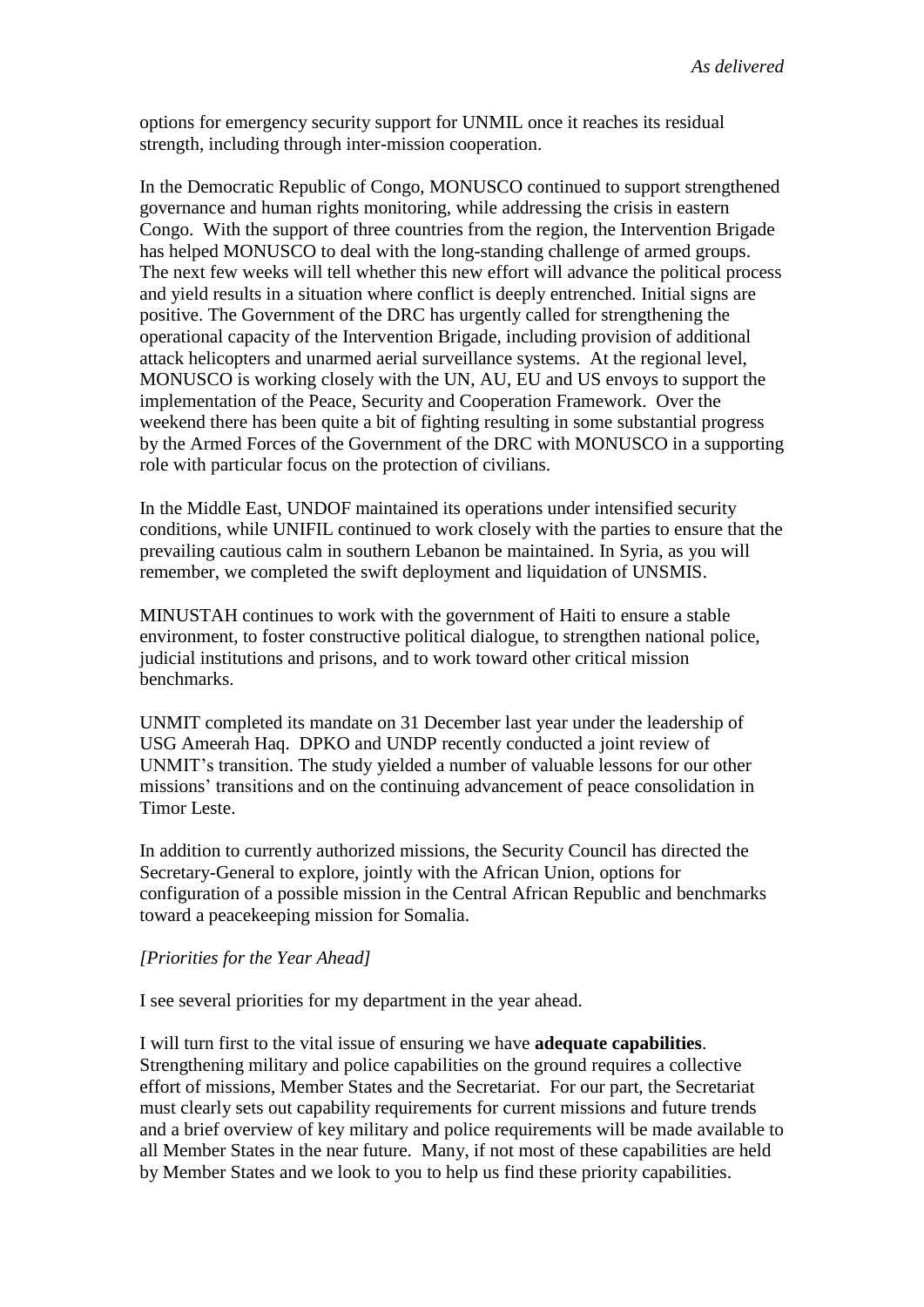The military component of our missions face shortfalls in force enablers, including transport helicopters, military helicopters, and helicopters for MEDIVAC and CASEVAC. Armoured personnel carriers, night vision equipment, and night flying capabilities for helicopters, as well as appropriate command and control for information operations and forward deployments are also critical needs.

Female police officers and female formed police units remain in short supply. So too, is language capacity, especially French-speaking police officers and units in countries where that is the main language. No less than the military, UN police officers require proper pre-deployment training; appropriate, up-to-date equipment; and an improved capacity to deploy rapidly.

Modern technology holds much promise to enhance the capacity of UN peacekeepers. Unmanned Aerial Systems (UAS), for example, can improve surveillance and situational awareness and enhance information gathering, threat analysis and force protection. In the Democratic Republic of the Congo UAS are scheduled to be fully operational by spring next year. I recognize there is great interest in how we will utilize these assets and I stand ready to provide further information and briefings to you in detail. I believe we should together start thinking of deployments in other missions as well once we have drawn some lessons from the experience in DRC, in keeping with a request from Member States.

**Common UN standards** are essential, particularly for new contributors to UN peacekeeping. We will soon be launching, with Member State input, the development of new manuals for 11 critical military areas. These manuals will provide Unit Commanders and staff with a reference guide for their planning and conduct of UN operations. In addition, a Force Headquarters Manual is being developed to support the effective preparation and employment of Force HQ and the Military. In the area of policing guidance, a policy on UN police in peace operations is nearing finalization after broad consultation. It sets out core functions, sequencing and prioritisation of for UN police and will be a central pillar of a new multi-year strategy on UN Policing.

**Rapid deployment and force generation** in start-up missions remains an area we must strengthen. Six months after the mission was authorized, MINUSMA still lacks two infantry battalions, an airfield engineer company, an information operations unit and a special forces company. Critical shortfalls also remain in military utility and armed helicopters. I believe we need together to reflect on what might be required for Member States to make these assets available rapidly.

Missions face similar challenges when they require rapid reinforcement to meet a major operational challenge or due to an unanticipated deterioration in the security environment. Together we need to explore options that are both realistic and effective in order to provide our peacekeeping operations with **standby or rapid response capabilities**. Such options could include the growing capacities of regional partners, expanded IMC arrangements, and committed groups of Member States.

Enhancing capabilities has important implications for readiness and training. We owe it to our personnel to ensure they are adequately trained and equipped to undertake all required tasks. New pre-deployment training standards and materials continue to be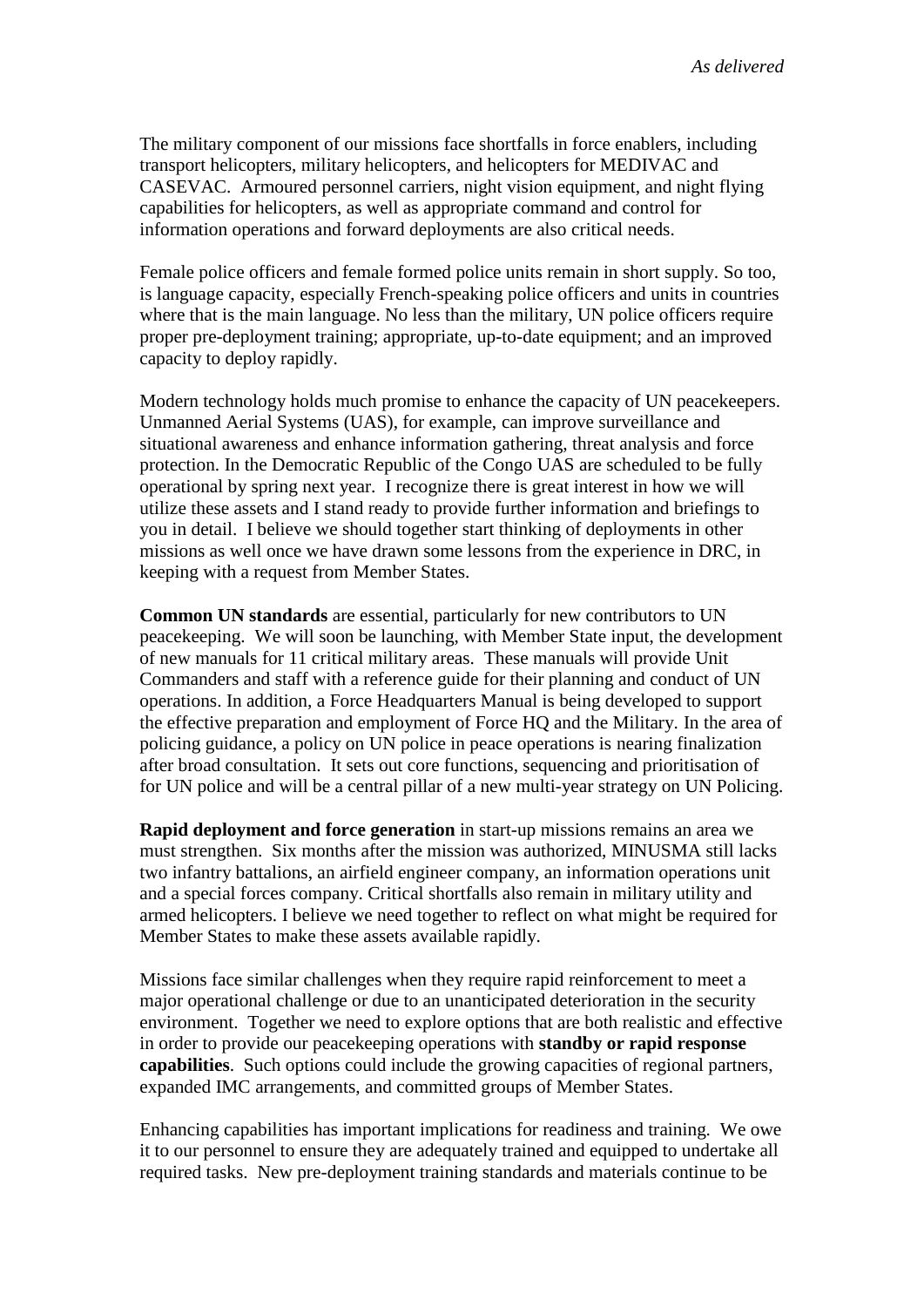developed in cooperation with Member States. The core pre-deployment training material will be revised and updated in the coming year. But, training requirements continue to grow and, as we all know, resources are limited. So in the coming months, DPKO and DFS will examine how we can work together with you to improve on the existing training architecture to make the best use of the reservoir of experience, knowledge and training capacity that exists globally.

We also look to the UN's internal mechanism to strengthen capabilities. Implementation of General Assembly resolution 67/261 on reimbursement to troop contributing countries is a vital ongoing process which may provide opportunities to address some of these same challenges. With the support of Member States, we would also welcome opportunities to contribute background papers on new and continuing capability requirements to inform the deliberations of the 2014 Working Group on Contingent Owned Equipment.

All of the decisions taken on distinct issues related to personnel, equipment, policies, and training ultimately impact on the ability of UN peacekeeping operations to fulfil their mandated tasks successfully and safely. We hope to announce soon the appointment of the first Director for Peacekeeping Strategic Partnership, who will assist in identifying gaps which impact delivery of, make recommendations on systemic issues, including safety and security, and ensure regular dialogue with our Force Commanders, Police Advisors and Member States.

Turning now to our efforts to enhance **protection of civilians**, 9 peacekeeping operations have a protection of civilians mandate, representing some 95 percent of deployed peacekeeping personnel. Seven missions now have mission-specific protection of civilian strategies developed in close consultation with host states, communities and partners. MINUSMA will develop a POC strategy in 2014.

Coordination is another area of focus, with the establishment of the POC Coordination Unit at headquarters and the progressive deployment of a set of dedicated POC advisers in missions, to support the leadership and bring together all protection actors. Women Protection Advisors are also being recruited across five missions. DPKO is also working to streamline and improve early warning and rapid reaction processes, learning from experience in MONUSCO, UNMISS and elsewhere.

Operational and tactical, mission-specific training materials on POC have been prepared in consultation with Member States. Since April 2011, more than 500 military officers have been trained in responding to conflict-related sexual violence and expanded training is planned for 2014. For police, nearly 240 UN certified police trainers have provided training to almost 9,000 police officers on preventing and investigating sexual and gender-based violence. On child protection, DPKO has worked with Member States to finalize pre-deployment training materials for uniformed personnel.

A third priority area is **early peacebuilding**. Missions must help to build strong national capacities, particularly in **rule of law and security institutions**, which can serve as the foundation for peacebuilding and longer term development and help the mission eventually to withdraw.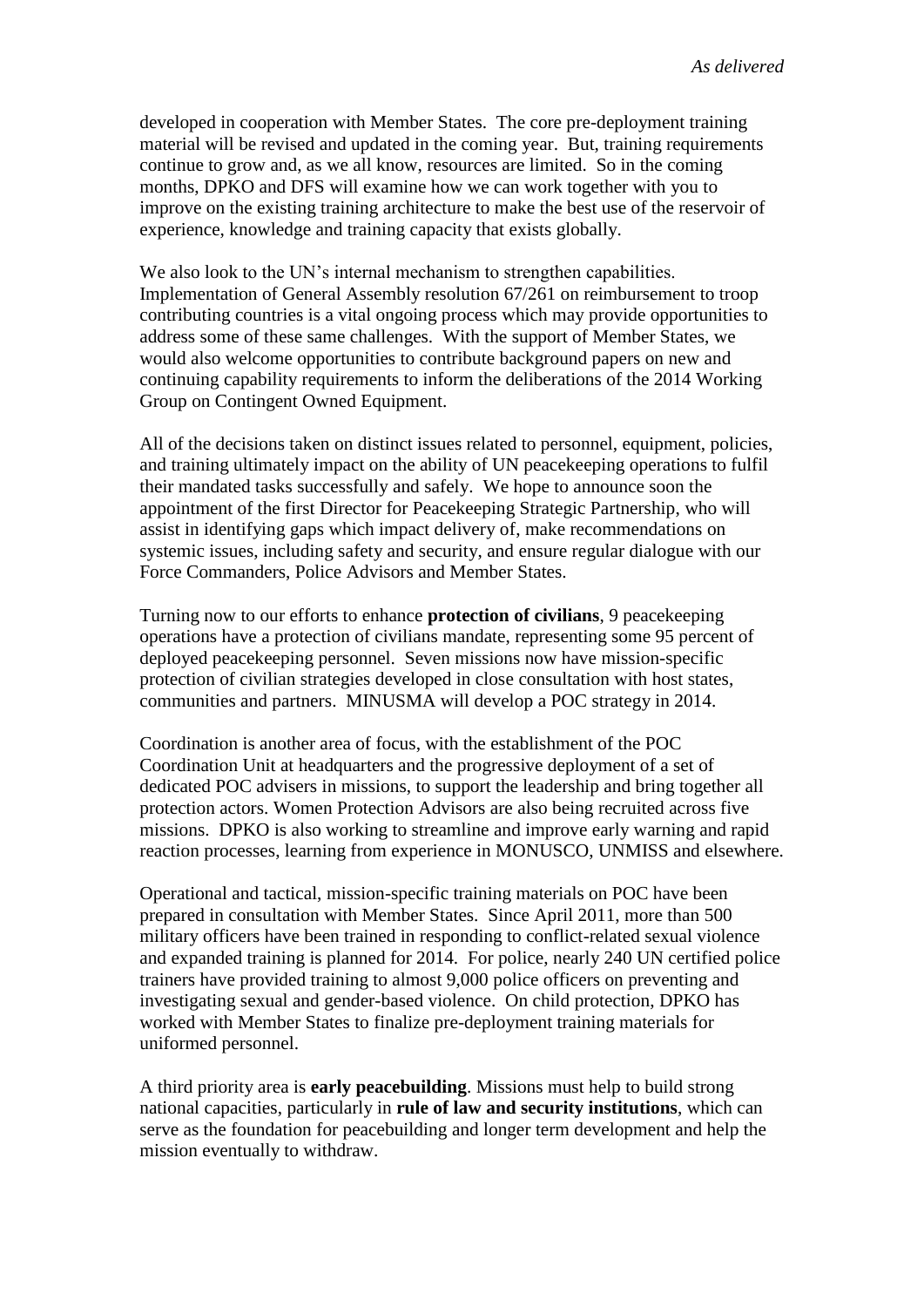This year, the Security Council has also directed two missions, MONUSCO and UNOCI, to identify civilian tasks that can be handed over to the UN team or national authorities as appropriate. UNMIL was also asked to identify its comparative advantages and the UN country teams'. These requests may merit collective reflection. On the one hand it is important to recognize the complementarity and comparative advantage so that the mission can focus on its core tasks. However, one challenge is that, where there is an interest in transferring tasks, UN country team partners are not able to raise the voluntary funding to assume new responsibilities.

In general, civilians in multidimensional peacekeeping play a critical advisory and bridging role. Many, such as civil affairs, DDR and human rights officers, play unique outreach and monitoring roles in remote regions. In many cases, the test of our success will ultimately be how well the UN, working together, can assist national institutions to extend government authority and sustain peace. Support to development of national institutions is complex and requires an understanding that the political, security, and economic drivers of conflict are closely linked. Peacekeeping operations and development partners must collectively address this challenge.

Since it was established in 2012, the **Global Focal Point for Police, Justice and Corrections** has supported joint assessments in six countries, leading to joint rule of law projects, deployment of specialised personnel and advice on funding streams. In Mali and Somalia, DPKO and UNDP have co-located and jointly designed mission concepts, plans and programmes. In DRC, a joint justice programme has been finalized. Looking forward, the three-year work plan for Global Focal Point will include an independent review to evaluate its impacts.

The Security Council and host governments are increasingly recognising DDR and SSR as a key priority for successful peacebuilding. In the Central African Republic, we see the tremendous human and other costs that follow when these processes are not fully implemented and when sustainable jobs and development do not accompany them.

The work of the **Mine Action Service** takes on new relevance as missions deploy into environments with unconventional threats, such as improvised explosive devices (IEDs). UNMAS works to build national capacities. For example, earlier this month, MONUSCO handed over a large, newly constructed ammunition depot to the Ministry of Defence in Province Orientale. MINUSMA is working with the government of Mali to establish a national explosive ordinance and bomb disposal capacity.

Across all of these areas, efforts to build national capacity must begin from the early stages and carry through into transition planning. The UN has approved a new policy on **transitions** to improve coordination with national authorities and development partners, including the UN country team.

Ensuring the highest standards of **conduct among** all deployed personnel continues to be a priority, both to retain the confidence of host and to safeguard the legitimacy and reputation of the United Nations. Together with you, the Member States, we must continue to implement our zero tolerance policy on sexual exploitation and abuse. Under-Secretary-General Haq will speak more on this issue with you today.